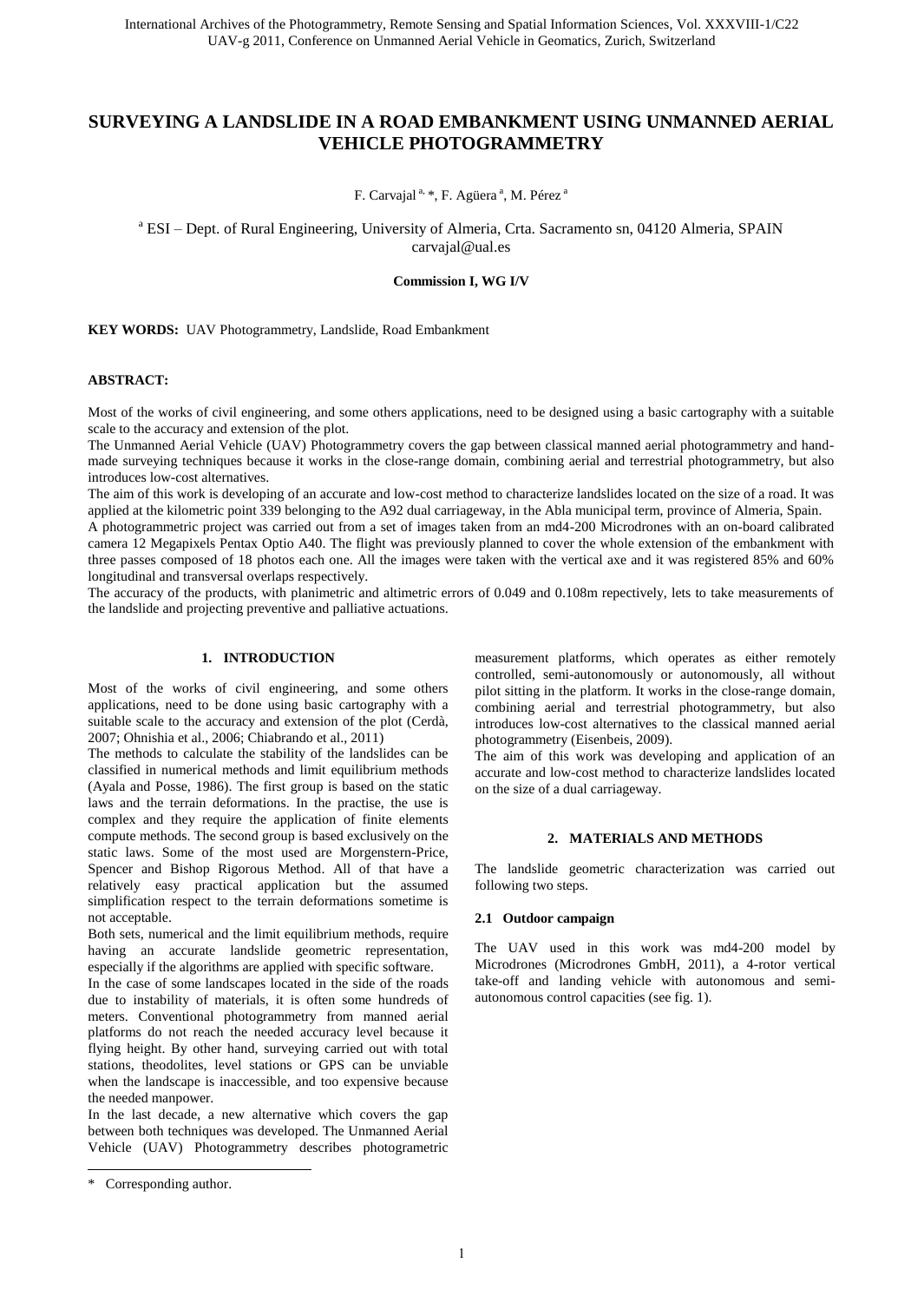

Figure 1. Microdrone UAV, base station and hand held remote control transmitter

It is equipped with GPS antenna, altimeter and magnetometer to calculate the position coordinates during the flight. Several signals from the navigation tools (accelerometers, gyroscopes, airpressure, humidity and temperature sensors, etc) are emmited to base station by radio transmitter and are saved on the onboard flight recorder (microSD card) wich permits a postflight analysis.

Furthermore, a digital camera Pentax Optio A40, with 12 megapixels, photo stabilization, trigger, zoom function and tilt camera mount controlled from the remote control (see fig. 2).



Figure 2. On-board digital camera Pentax Optio A40

Thanks to the waypoint navigation guidance the drone can be operated fully autonomous including auto start and auto landing. The flight route is programmed using a graphical interface based on Google Earth information, and the actions to do in each waypoint are defined, including holding position, photo orientation and trigger activation.

The studied landslide is on the embankment belonging to the A92, a dual carriageway located between Almeria and Granada provinces, southeast Spain. The embankment is around 100 m long, and the elevation differences between the ditch and the top of the embankment is 20 m (see fig. 3).



Figure 3. Embankment in the kilometric point 339 belonging to the A92 dual carriageway, Spain

The kilometric point 339 is in the Abla municipal term, and as it can observe in fig. 4, the instability of the material was evidenced some time ago due the installed contention wall made of stones.



Figure 4. Landslide detail with the contention wall in the second plane of the image

Using the Md-Cockpit V2100.7.5.9 compatible software with the drone, module Waypoint Editor, the flight planning was designed. Three parallel routes along the curved trace of the road, including 18 photos each one, make up the total flight planning. The longitudinal and transversal overlaps, 85% and 60% respectively, were enough to cover the entire target area (see fig. 5).



Figure 5. Flight planning make up three parallel routes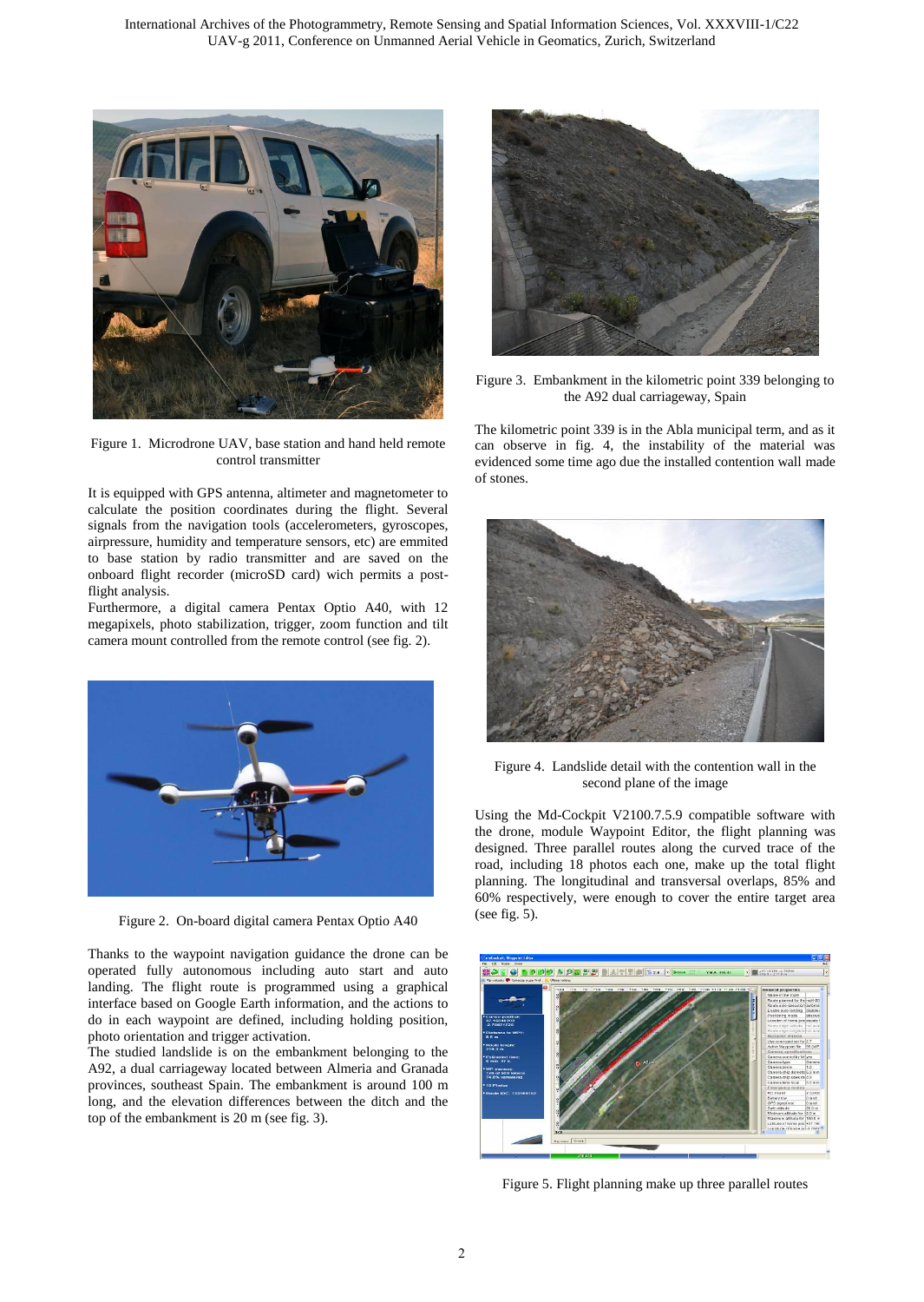Photos were taken at 50 m high from the road level and each of them covers 43x28 m approximately.



Figure 6. Mosaic of the project photos and points where the photos were taken from

At the moment in which the flight was done, the average wind velocity was 3.5 m/s. The wind effects can be observed in fig. 6, where the deviations of the linear path are shown.

#### **2.2 Photogrammetric project**

Photomodeler Scan 2011 (Photomodeler, 2011) was the chosen software to photogrammetric processes. It is a low-cost multiapplication software which can be used with both, convergent and parallel photogrammetric projects (Eisenbeis, 2009).

Geometric errors introduced by the camera lens were previously calibrated using the field calibration method based on a previous lab calibration. The calibration project was carried out using several target points with known coordinates located 50 m away from the camera position, the same flight high which was used in the outdoor work.

The calibrated parameters were focal length, format size of the CCD camera sensor, location of the principal point sensor, two radial distortion function coefficients and two decentring distortion function coefficients (Wolf, 1983) (see tab. 1).

| Focal length (mm)          | 8.1841          |               |
|----------------------------|-----------------|---------------|
| Format size (micro-m)      | 7.4853 x 5.6132 |               |
| Principal point (micro-m)  | 3.7223, 2.6773  |               |
| Radial distortion function | K1              | 2.820e-003    |
| parameters                 | K <sub>2</sub>  | $-1.526e-005$ |
| Decentring<br>distortion   | P1              | 5.139e-005    |
| function parameters        | P <sub>2</sub>  | $-4.462e-004$ |

Table 1. Pentax Optio A40 calibration report

All photos of the photogrammetric project were resampled using the distortion functions obtained with the pre-calibration.



Figure 7. Upper image is one of the original photos taken on the outdoor work. The lower one is the same photo after distortion error correction

Fig. 7 shows how the straight lines of the road are rectified after distortion correction process. The relative orientation process (Wolf, 1983) was carried out, identifying sets of common points in each overlapped pairs of photos, known as tie points. A total amount of 8451 tie points were automatically identified at the relative orientation process, using only 37 of the 54 project photos, which were enough to cover the entire target surface. It was selected the main 41 overlaps between them.

The relative orientation is carried out using an iterative method which calculates an overall error estimator of the block adjustment, and the root squared mean error (RMS) of each tie point used. After the fourth iteration, the system was converged. The overall error was 0.607 pixels, and maximum RMS was 0.832 pixels.

The absolute orientation process (Wolf, 1983) was applied by the affine transformation approach which implies translation, rotation and scale changing, using the three best coordinates selected from a data set of ground control points. The photogrammetric block was fit to the Universal Transverse Mercator UTM coordinate system, northern hemisphere and zone number 30, with the European Datum 1950 and the geoidal model Ibergeo.

#### **3. RESULTS**

Once the photogrammetric block was adjusted and projected to the UTM system, three-dimensional point clouds were detected in all over the model (fig. 8). After edition and noise filtering, a triangulated surface with 147914 triangles was derived from 77306 mesh points through the plot.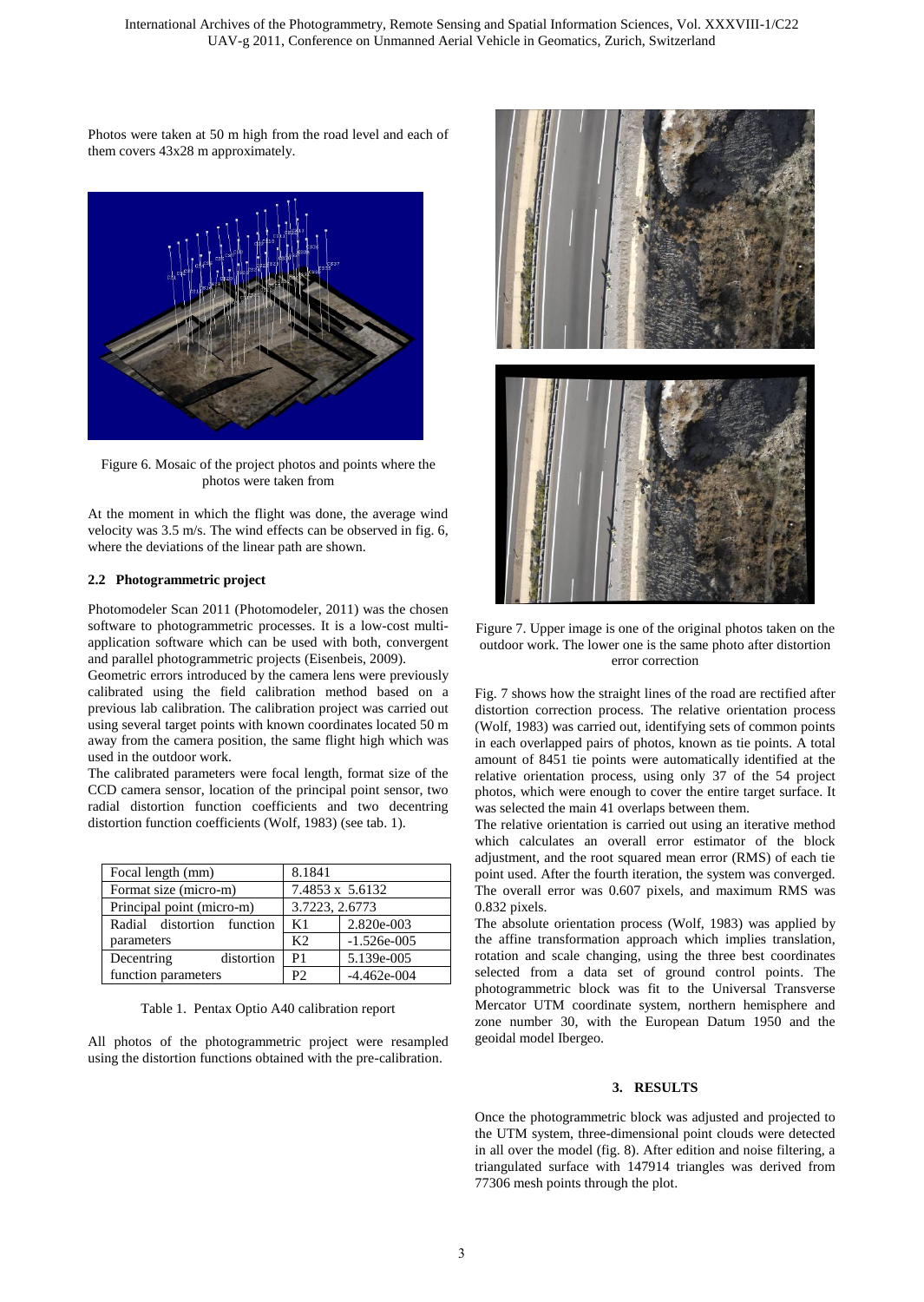

Figure 8. Point mesh obtained from the photogrammetric model

Table 2 shows the main univariate statistics of the obtained data set. It can be observed that the autocorrelation algorithm delivers a well distributed point cloud which position is adjusted to a normal distribution.

|                        | X         | Y          | Z      |  |
|------------------------|-----------|------------|--------|--|
| Minimum:               | 520801.76 | 4111763.76 | 807.14 |  |
| 25%-tile:              | 520858.04 | 4111797.75 | 811.43 |  |
| Median:                | 520878.13 | 4111818.40 | 818.25 |  |
| 75%-tile:              | 520899.95 | 4111836.29 | 822.72 |  |
| Maximum:               | 520944.18 | 4111880.36 | 830.42 |  |
| Range:                 | 142.41    | 116.59     | 23.28  |  |
| Mean:                  | 520878.60 | 4111817.50 | 817.81 |  |
| Standard<br>Deviation: | 27.96     | 24.38      | 6.08   |  |
| Variance:              | 781.96    | 594.83     | 37.08  |  |
| Coef. of Variation:    |           | 0.0074     |        |  |
| Coef. of Skewness:     |           | $-0.0094$  |        |  |

Table 2. Univariate Statistics of the resulting data set

A 55804 triangles surface was generated using the threedimensional points (fig. 9). It can be observed that there no texture to certain zones, coloured with flat grey tone, which were almost parallel to the photos' axes, that is, vertical planes.



Figure 9. Triangle surface represented by high-quality texture mode

Because of the irregular concentration on the triangle surface points, a new surface, known as Digital Elevation Model (DEM) was interpoled (fig. 10), using a regular grid scheme, obtaining one point each 0.5 m interpolated by the radial basis function method (Wolf, 1983; Webster and Oliver, 1990).



Figure 10. Digital Elevation Model interpolated with a 10-cm grid

Contours lines were obtained by intersection of the DEM and a set of 1-m interval parallel planes to the horizontal plane, and the information was exported to the dxf format (fig.  $11$ ).



Figure 11. Perspective view of the 3D contours lines with 1 m interval

Another typical product from the photogrammetric projects is the ortho-image, with cartographic properties, obtained by resampling of the project photos accounting the topographic deformations. The DEM and the photogrammetric block adjusted ware the input data to orthorectification process. Fig, 12 shows the contour lines over the 0.01-m pixel ortho-image.



Figure 12. 0.01-m Ortho-image of the photogrammetric project with the contour lines superimposed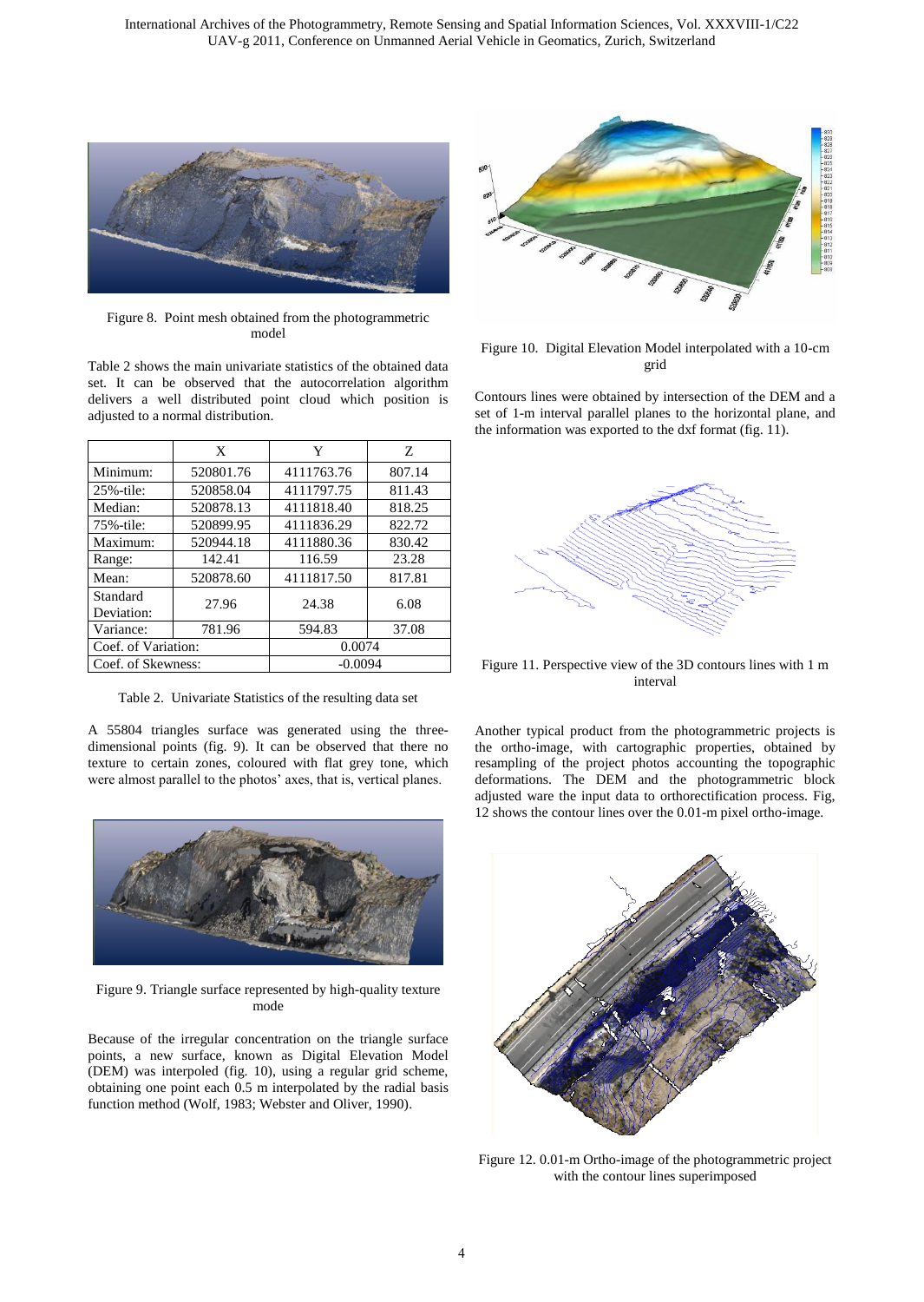Thanks to 31 target points distributed through the area of study, the overall accuracy of the project was calculated based on the observed-estimated coordinates comparison. The observed data set included the measured coordinates of the 31 check points, which were materialized by some printed coded target (fig. 13).



Figure 13. Detail of one of the 29 target points zoomed from a photo of the photogrammetric project

They were well distributed all over the studied area trying that photos obtained from the drone include them (fig. 14).



Figure 14. Location of the 31 target points used as check points for the error estimation

The coordinates of the target points were measured with a Trimble R6 GPS Receiver (Trimble, 2011) in Real Time Kinematic Mode (RTK), applying a post-process with the time data corrections saved on the Calar Alto station, belonging to Positioning Andalusian Network (RAP) (Red Andaluza de Posicionamiento, 2011), 20.8 Km far away from the studied area, at the same time of the topographic campaign.

Comparing the measured with GPS X and Y coordinates of the 31 check points and its positions over the orthoimage, the planimetric root mean squared error  $(RMS<sub>XY</sub>)$  was obtained (tab. 3). The altimetric root mean squared error  $(RMS<sub>z</sub>)$  was obtained by comparing the measured with GPS Z coordinates of the check points, and the estimated from the DEM at the positions measured with GPS.

A previous study, applying the Kolmogorov-Smirnov text (Royston, 1982), showed that the X, Y and Z committed errors are distributed as normal functions at a confidence level of 99%.

| EmaxX      | EmaxY            | EmaxZ                |
|------------|------------------|----------------------|
| (m)        | (m)              | (m)                  |
| 0.097      | 0,055            | 0,234                |
| $RMS_{xy}$ | RMS <sub>z</sub> | RMS <sub>total</sub> |
| (m)        | (m)              | (m)                  |
| 0.049      | 0.108            | 0.119                |

Table 3. Accuracy test estimating the errors committed in all the steps of the application

#### **4. CONCLUSIONS**

It can be concluded that the total error committed, up to 0.12 m, is enough to geometric characterization of landslides in road embankment.

Both obtained products, DEM and ortho-photos can be used as inlet data to some of the more used methods to calculate the stability of the landslides, as numerical methods and limit equilibrium methods.

UAV Photogrammetry shows as an efficient method located between the classical aerial photogrammetry and terrestrial surveying techniques.

It has to be adverted that the methodology was limited by the meteorological conditions, specially the wind speed which has to be up to 5 m/s.

Furthermore, the direction of the taken images, orthogonal to the road plane, doesn't is the best point of view to characterize some of the landslide surfaces. Some of these surfaces were hidden because the main landslide angle is close to 45º with respect to the horizontal plane.

The accessibility of the embankment to the ground control points measurement can be difficult and dangerous, especially when the topography is strong or the increment between the top and the bottom of the embankment is high.

For the future works it will be test the application of photogrammetric projects with parallel axis photos, oriented to the main slope of the embankment.

Furthermore, it will be quantified the increase of the total error when the well distributed ground control points are deliberated omitted.

### **5. REFERENCES**

Ayala, F.J., Posse, A., 1986. *Manual de ingeniería de taludes*. Instituto Geológico y Minero de España.

Cerdà, A. 2007. Soil water erosion on road embankments in eastern Spain. *Science of the Total Environment*, 378 pp. 151– 155.

Chiabrando, F., Nex, F., Piatti, D., Rinaudo, F., 2011. *UAV and RPV systems for photogrammetric surveys in archaelogical areas: two tests in the Piedmont region (Italy)*. Journal of Archaeological Science 38, pp 697-710.

D.G. Krige. A statistical approach to some mine valuations and allied problems on the Witwatersrant. Master's Thesis (inedited) 1951.

Eisenbeis, H., 2009. *UAV Photogrammetry.* Institut für Geodäsie und Photogrammetrie, Zürich.